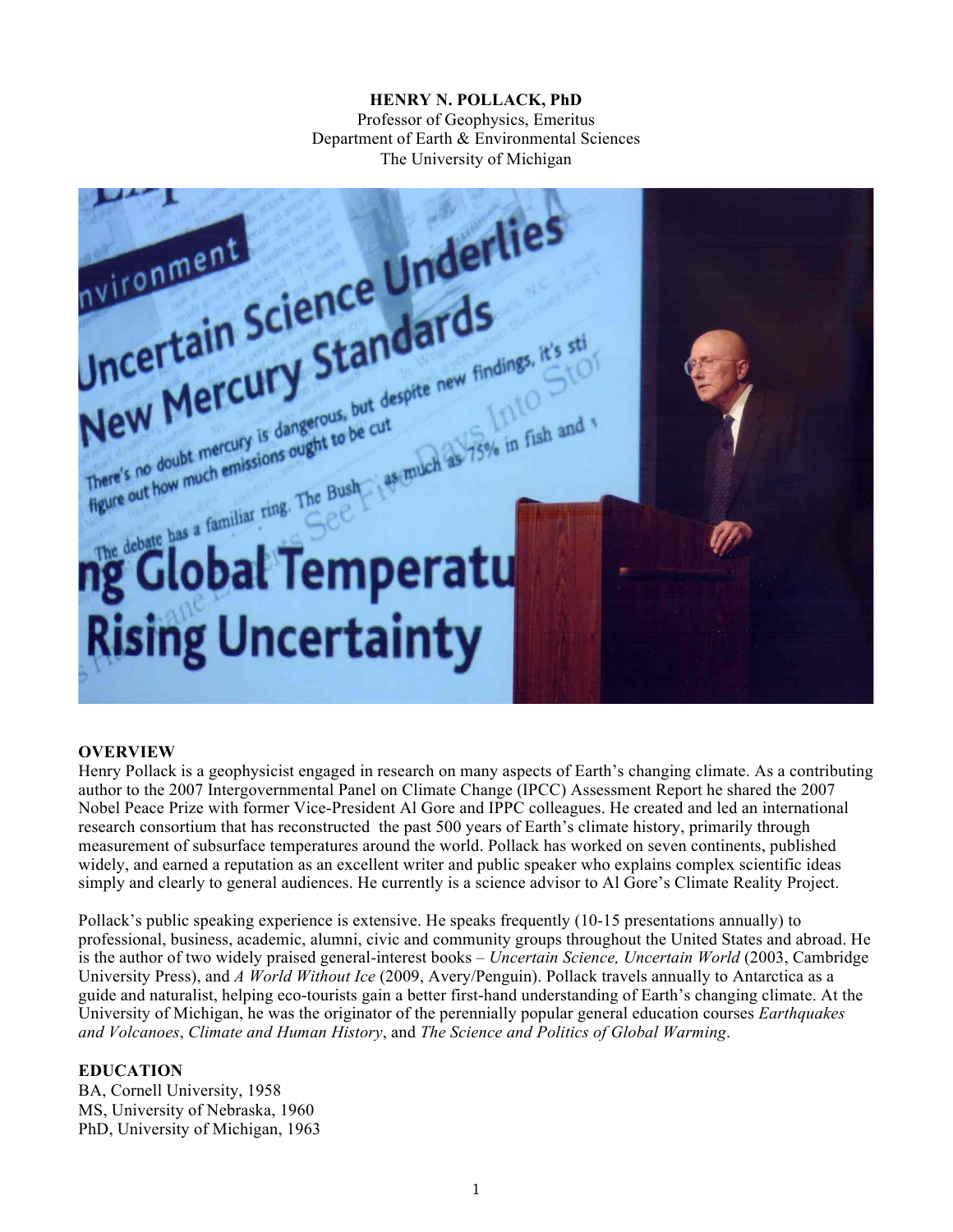## **PROFESSIONAL ASSOCIATIONS**

Geological Society of America (elected Fellow 1971) American Association for the Advancement of Science (elected Fellow 1991) American Geophysical Union (elected Fellow 2006)

#### **ACADEMIC AND PROFESSIONAL EXPERIENCE**

| 2006-present | Science advisor to former Vice President Al Gore's Climate Reality Project.    |
|--------------|--------------------------------------------------------------------------------|
| 2006-2014    | Science, Technology and Public Policy Steering Committee,                      |
|              | Gerald R. Ford School of Public Policy, University of Michigan (U-M)           |
| 2005-present | Professor Emeritus, Department of Geological Sciences, U-M                     |
| 1974-2005    | Professor, Department of Geological Sciences, U-M                              |
| 1988-1991    | Chairman, Department of Geological Sciences, U-M                               |
| 1985-86      | Visiting Scientist, University of Western Ontario, Canada                      |
| 1982-87      | Associate Dean for Research, College of Literature, Science, and the Arts, U-M |
| 1981-88      | Director, Seismological Observatory, U-M                                       |
| 1977-78      | Visiting Scientist, Universities of Durham and Newcastle-upon-Tyne, England    |
| 1972-78      | Director, Seismological Observatory, U-M                                       |
| 1970-71      | Senior Lecturer, Department of Physics, University of Zambia                   |
| 1967-74      | Associate Professor, Department of Geological Sciences, U-M                    |
| 1964-67      | Assistant Professor, Department of Geological Sciences, U-M                    |
| 1963-64      | Research Fellow in Geophysics, Hoffman Laboratory, Harvard University          |

### **MEDIA EXPERIENCE**

Provided expertise and commentary on earthquakes and/or climate change for Detroit network television, the Diane Rehm Show, Lou Dobbs CNN News, National Public Radio, Michigan Public Radio, Wisconsin Public Radio, Minnesota Public Radio, Southern California Public Radio, Iowa Public Radio, New Hampshire Public Radio and other regional radio. Perspectives about earthquakes and/or climate change have appeared in *Newsweek*, *U.S. News and World Report*, and *The Economist*. Other quotes and citations have appeared in national and regional print media.

### **HONORS and AWARDS**

Lifetime Achievement Award, Michigan League of Conservation Voters (2015) Finalist, Royal Society Prize for best science book of 2010 Silver Medal, Living Now 2010 Book Awards Sierra Club Michigan Chapter Burton V. Barnes Award (2010) Nobel Peace Prize, shared with Al Gore and IPCC colleagues (2007) Elected Fellow, Geological Society of America Elected Fellow, American Association for the Advancement of Science Elected Fellow, American Geophysical Union Excellence in Undergraduate Teaching Award, University of Michigan (1992)

### **SPECIAL LECTURES**

Eugene Perrin Memorial Lecture, Wayne State University (2014) Keynote address, USA-Canada Policy Forum, Ann Arbor, MI (2013) Keynote address, *Vanishing Ice* exhibit, Whatcom Museum, Bellingham, WA (2013) Keynote address, Grand Valley State University Scholarship Day, Allendale, MI (2012) Earth Day Keynote address, The College of New Jersey, Ewing, NJ (2012) Keynote address, Institute of Religion in the Age of Science, Lake George, NY (2012) Keynote address, CLSA Japan Forum, Tokyo, Japan (2010) Detroit Earth Day, Detroit, Michigan (2010) Authors@Google (2009) Commonwealth Club of California (2009) Keynote address, Inter-American Conference on Energy, Environment, and Sustainability, Quito, Ecuador (2008)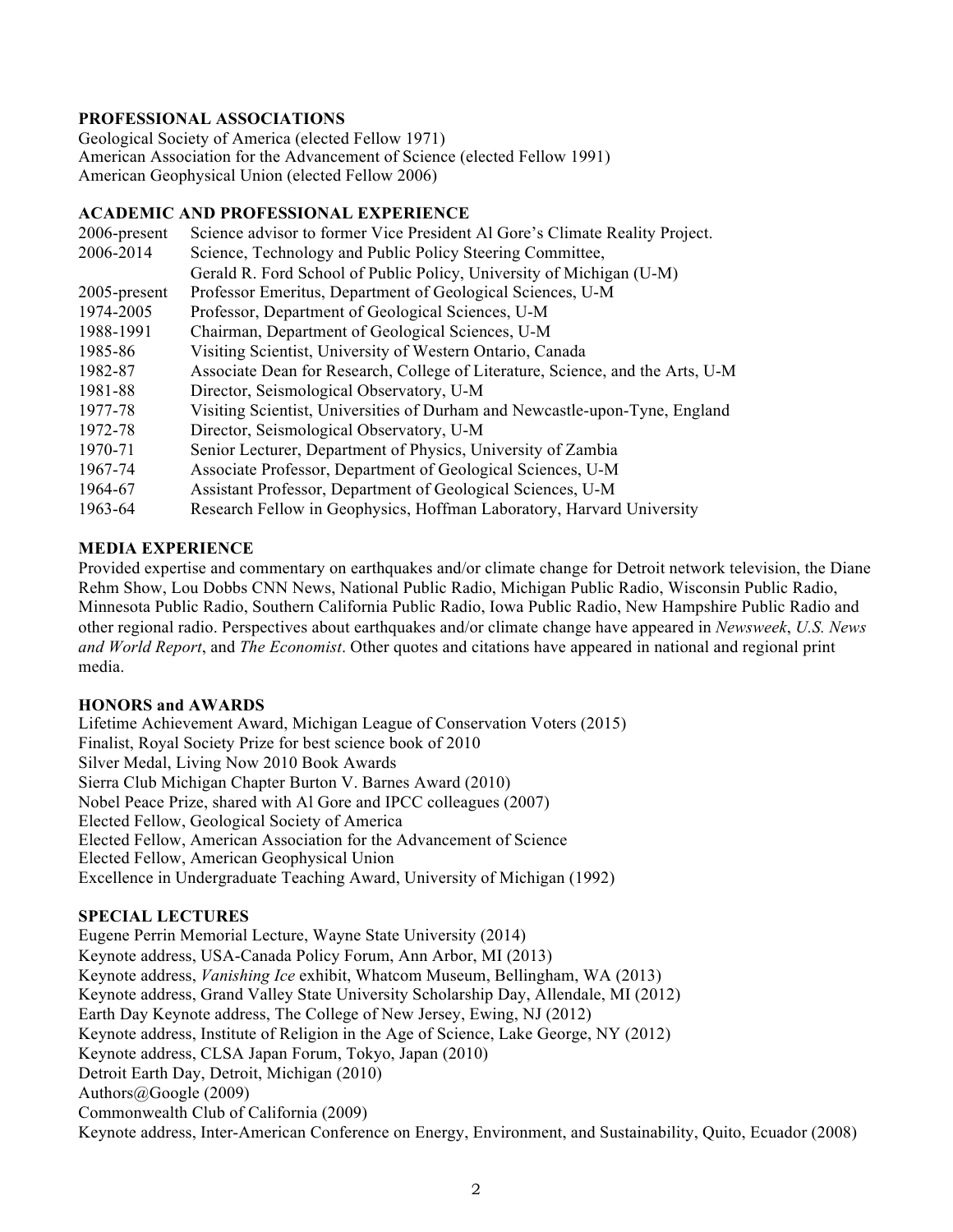Keynote address, NOAA Great Lakes Environmental Research Lab conference on the Great Lakes (2008) 3rd Annual Carolina Climate Lecturer, University of North Carolina-Chapel Hill (2008) Mary and Richard Holland Lecturer, Omaha, Nebraska (2007) Purdue Sinai Forum Lecturer, Michigan City, Indiana (2006) John L. Rich Lecturer, University of Cincinnati (2006) Geological Society of America Geology and Society Division, Distinguished Lecturer (2005) Sigma Xi Lecturer, University of Nebraska (2004) Earl Kuehnast Memorial Lecturer, University of Minnesota (2003) Thomas Crough Memorial Lecturer, Purdue University (1999) James Wright Memorial Lecturer, Universities of Edinburgh and Glasgow (1978)

### **SELECTED PROFESSIONAL SERVICE**

| 2015-2016    | Polar Studies Board, National Research Council, Arctic Matters ad-hoc committee                   |
|--------------|---------------------------------------------------------------------------------------------------|
| 2010-2016    | Board of Earth Science and Resources, National Research Council                                   |
| 2007-present | University of Arizona Biosphere 2 Advisory Board (Chair)                                          |
| 2006         | University of Minnesota Geology & Geophysics Department Advisory Board                            |
| 2006         | Testimony to National Research Council Committee on Surface Temperature Reconstructions           |
| 2005-2008    | Geological Society of America Committee on Honorary Fellows                                       |
| 2005         | Testimony to National Research Council Board on Radioactive Waste Management                      |
| 2004-2007    | American Association for Advancement of Science Program Committee                                 |
| 2003         | American Geophysical Union Program Committee                                                      |
| 2002-present | University of Arizona College of Science Advisory Board                                           |
| 1998-2002    | International Geological Correlation Project Coordinator                                          |
| 1996-2004    | American Geophysical Union Committee for Global Environmental Change                              |
| 1998-present | University of Nebraska Earth and Atmospheric Sciences Department Alumni Advisory Board            |
| 1998-present | Editorial Board, Acta Geophysica Sinica                                                           |
| 1995-present | Editorial Board, Revista Brasileira de Geofisica                                                  |
| 1981-2006    | Editorial Board, Tectonophysics                                                                   |
| 1997-2000    | National Research Council U.S. Geodynamics Committee                                              |
| 1992         | Testimony to U.S. Senate Committee on Commerce, Science and Transportation                        |
| 1991-1995    | Chairman, International Heat Flow Commission of the International Association of Seismology       |
|              | and Physics of the Earth's Interior (Vice-chairman 1987-91)                                       |
| 1983-87      | Board of Directors, DOSECC, Inc. (Consortium of universities to oversee deep continental drilling |
|              | program)                                                                                          |
| 1982-1990    | Educational Testing Service Graduate Record Examination Board in Geology (Chair, 1988-1990)       |
| 1980-84      | Editor, Physics and Chemistry of the Earth                                                        |

### **SELECTED REVIEW PANELS**

- 2014 Intergovernmental Panel on Climate Change (IPCC), Fifth Assessment Report 2013 National Science Foundation Special Emphasis Panel to review the IRIS SAGE and UNAVCO GAGE proposals 2006-2007 National Research Council Committee to review the U.S. Climate Change Science Program's Report on Scientific Uncertainty in Climate Decision Making 2005 National Science Foundation Special Emphasis Panel to review the Incorporated Research Institutions in Seismology (IRIS) 2002-2003 Chair, National Science Foundation/IRIS Panel for the Global Seismic Network 1998-2000 National Science Foundation Earth Science Instrumentation and Facilities Advisory Panel 1993 National Science Foundation Advisory Panel, San Andreas Fault Borehole Project 1990 Chair, National Science Foundation Advisory Panel for IRIS.<br>1988-1992 National Science Foundation Continental Dynamics Program
- National Science Foundation Continental Dynamics Program Advisory Panel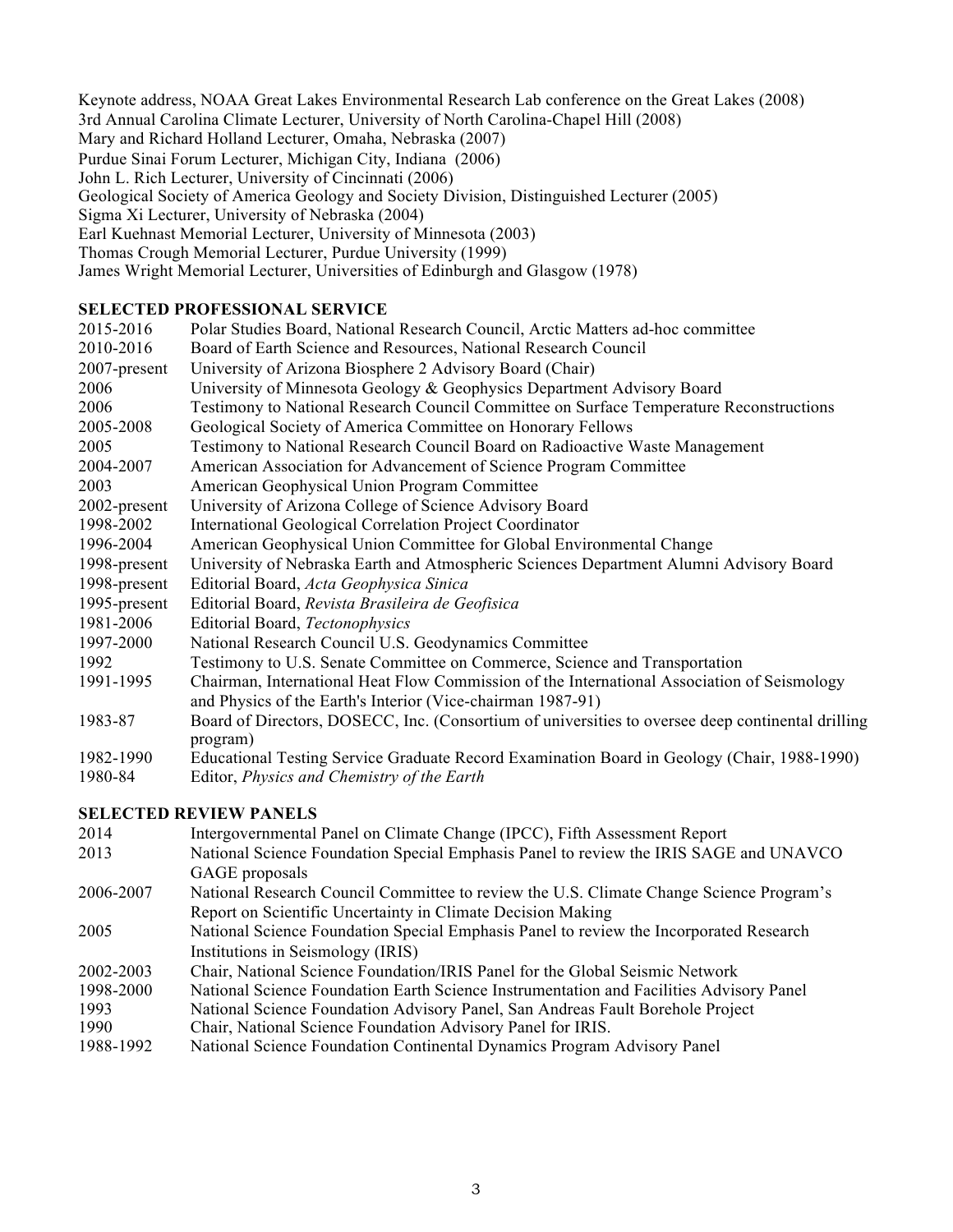#### **PUBLICATIONS and CREATIVE WORK**

**Books:**

**Pollack, H.N.,** 2009. *A World Without Ice*, Avery/Penguin Group USA, 287 pp

**Pollack, H.N.,** 2003. *Uncertain Science…Uncertain World*, Cambridge University Press, 243 pp.

**Film:** prominent role in *Project:Ice*, released 2013.

**Multi-Media Installation:** *A World Without Ice*, 2014

#### **Articles in professional journals:**

**Pollack, H.N.,** 2011. Lands' End to the Arctic (book review), *Nature* 472, 413-414.

**Pollack, H.N.**, 2008. Comment on "Effective thermal expansivity of Maxwellian oceanic lithosphere" by Jun Korenaga, *Earth and Planetary Science Letters* 257, 343-349, 2007, doi:10.1016/j.epsl.2008.09.001.

Huang, S., **Pollack, H.N.,** Shen, P.-Y., 2008. A Late Quaternary climate reconstruction based on borehole heat flux data, borehole temperature data, and the instrumental record. *Geophysical Research Letters,* 35, L13703, doi:10.1029/2008GL034187.

Turney, C., Duncan, R., Nicholls, N., Moberg, A., **Pollack, H.N.**, 2008. Towards an Australian Climate Reconstruction for the Past Two Millennia. *PAGES News* 16 (2) p.34

**Pollack, H. N.** and Chapman, D. S., 2007. Comment on "Spherical harmonic analysis of Earth's conductive heat flow" by V. M. Hamza, R. R. Cardoso and C. F. Ponte Negro. *International Journal of Earth Sciences doi:10.1007/s00531-007-0255-2.*

Jansen, E., Overpeck, J. (Coordinating Lead Authors), **Pollack, H. N.** and 40 other lead and contributing authors, 2007. Chapter 6: Paleoclimate, in *Climate Change 2007: The Physical Science Basis. Working Group I Contribution to the IPCC Fourth Assessment Report,* Cambridge University Press, 433-497.

**Pollack, H.N.,** 2007. Scientific uncertainty and public policy: moving on without all the answers. *GSA Today*, v.17, n.3, pp. 28-29.

Hegerl, G. C., Crowley, T. J., Allen, M., Hyde, W. T., **Pollack, H. N.**,, Smerdon, J., Zorita, E., 2007. Detection of human influence on a new, validated 1500-year temperature reconstruction, *Journal of Climate* 20, 650-666.

**Pollack, H.N.,** Huang, Shaopeng, Smerdon, Jason, 2006. Five centuries of climate change in Australia: The view from underground, *Journal of Quaternary Science* 21(7), 701-706.

Smerdon, J.E., **Pollack, H.N.,** Cermak, V., Enz, J., Kresl, M., Safanda, J., Wehmiller, J., 2006. Daily, seasonal and annual relationships between air and subsurface temperatures, *Journal of Geophysical Research* (doi:10.1029/2004JD005578).

Von Herzen, R., Davis, E. E., Fisher, A., Stein, C. A., **Pollack, H. N.**, 2005. Comments on "Earth's heat flux revised and linked to chemistry" by A.M. Hoffmeister and R.E. Criss, *Tectonophysics* 409,193-198.

**Pollack, H.N.**, Smerdon, J. van Keken, P., 2005. Variable seasonal coupling between air and ground temperatures: A simple representation in terms of subsurface thermal diffusivity, *Geophysical Research Letters*, *32*, L15405, doi:10.1029/2005GL023869, 4 pp.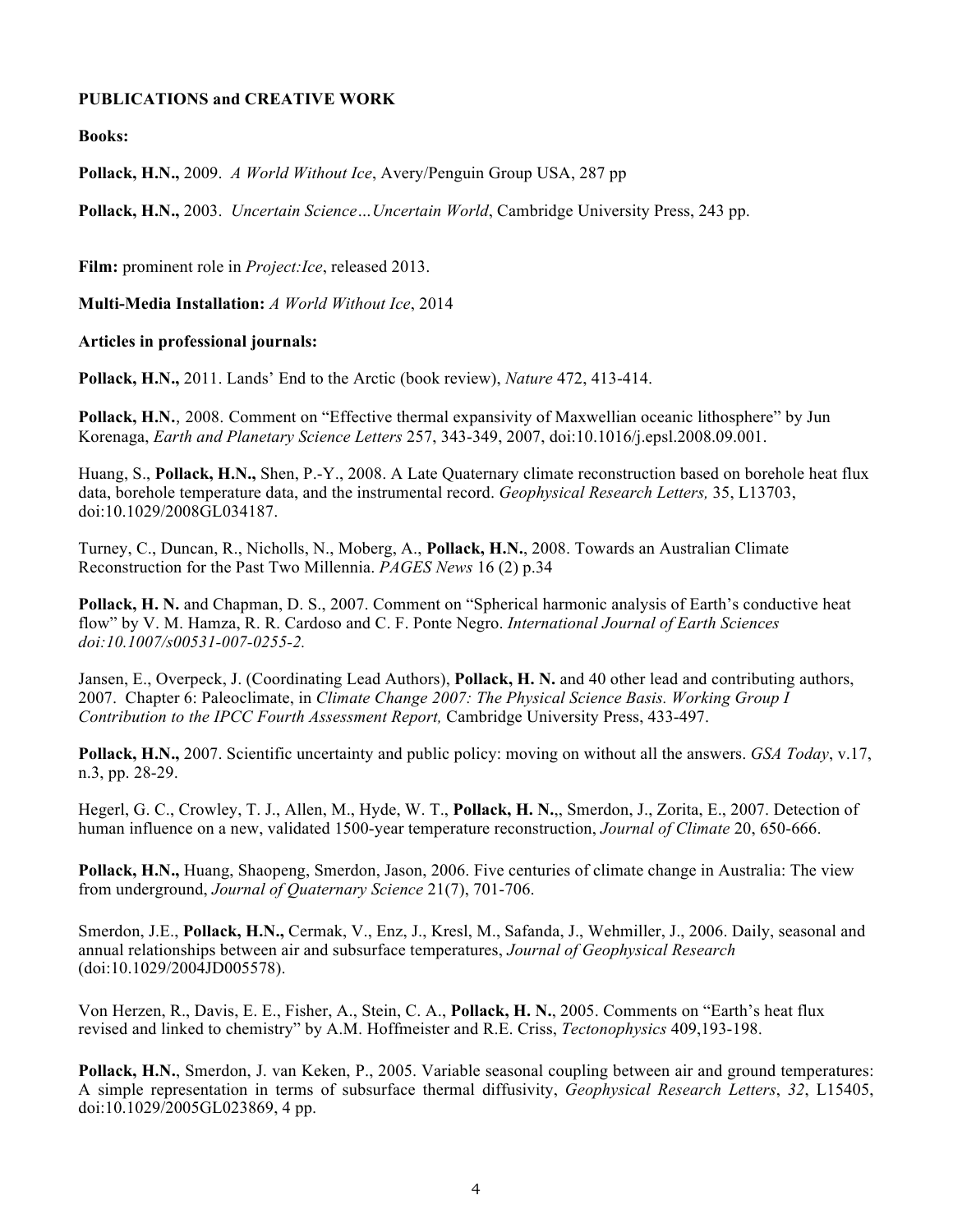Smerdon, J., **Pollack, H. N.**, Cermak, V., Enz, J. W., Kresl, M., Safanda, J., Wehmiller, J. F., 2004. Air-ground temperature coupling and subsurface propagation of annual temperature signals, *Journal of Geophysical Research* 109, D21107, doi:10.1029/2004JD005056, 10 pp.

**Pollack, H.N.** and Smerdon, J., 2004. Borehole climate reconstructions: spatial structure and hemispheric averages, *Journal of Geophysical Research* 109, D11106, doi:10.1029/2003JD004163, 9 pp.

Smerdon, J., **Pollack, H. N.**, Enz, J., Lewis, M., 2003. Conduction-dominated heat transport of the annual temperature signal in soil, *Journal of Geophysical Research* doi:10.1029/2002JB002351, 6 pp.

**Pollack, H.N.**, Demezhko, D.Yu., Duchkov, A.D., Golovanova, I.V., Huang, S., Shchapov, V.A., Smerdon, J., 2003. Surface temperature trends in Russia over the past five centuries reconstructed from borehole temperatures, *Journal of Geophysical Research* doi:10.1029/2002JB002154, 12 pp.

Lin, X., Smerdon, J., England, A. W., **Pollack, H. N.**, 2003. A model study of the effects of climatic changes on ground temperatures*, Journal of Geophysical Research*, 10.1029/2002JD002878, 12 pp.

Beltrami, H., Smerdon, J.E., **Pollack, H.N**., and Huang, S., 2002. Continental heat gain in the global climate system. *Geophysical Research Letters*, v. 29, n. 8, 10.1029/2001 GL014310.

Duchkov, A.D. and **Pollack, H.N**., 2002. Century-long climate change trends at historical time, reconstructed from borehole temperature. *Cryosphere of the Earth*, v. 6, n. 1, pp. 82-89.

Pollack, H.N., 2002. Earth, heat flow in, McGraw Hill Encyclopedia of Science and Technology, 9<sup>th</sup> edition, McGraw Hill, New York, pp. 8.

Folland, C.K., T.R. Karl, (Coordinating Lead Authors), and **H.N. Pollack** and 150 other Lead and Contributing Authors, 2001: Chapter 2, Observed Climate Variability and Change. In: *Climate Change 2001: The Scientific Basis. Contribution of Working Group I to the Third Assessment Report of the Intergovernmental Panel on Climate Change* [Houghton, J.T., et al. (eds.)]. Cambridge University Press, Cambridge, United Kingdom and New York, NY, USA, 881pp.

**Pollack, H.N.** and Huang, S., 2001. Ground Temperature, in Encyclopedia of Global Environmental Change, v.1, M. McCracken, J. S. Perry, eds., John Wiley & Sons, pp.422-426.

**Pollack, H.N.** 2001. Geothermal Heat, in Encyclopedia of Global Environmental Change, v.1, M. McCracken, J. S. Perry, eds., John Wiley & Sons, p.402

**Pollack, H.N.** and Huang, S., **2000.** Climate reconstruction from subsurface temperatures. *Annual Reviews of Earth and Planetary Sciences*, v. 28, pp. 339-365.

Huang, S., **Pollack, H.N.** and Shen, P.-Y., **2000**. Temperature trends over the past five centuries reconstructed from borehole temperatures, *Nature* v. 403, pp. 756-758.

Huang, S., **Pollack, H.N.** and Shen, P.-Y., 1999. Global database of borehole temperatures and climate reconstructions, *PAGES Past Global Changes*, v. 7, n. 2, pp. 18-19.

**Pollack, H.N.** , Huang, S. and Shen, P.-Y., 1998. Climate change record in subsurface temperatures: a global perspective. *Science*, v. 282, pp. 279-281.

**Pollack, H.N.** and Huang, S., 1998. Underground Temperatures Reveal Changing Climate. *Geotimes*, v. 43, n. 8, pp. 16-19. (see also discussions and replies: *Geotimes* v. 43, n. 12, p. 4, 1998; *Geotimes* v. 44, n. 1, p. 4, 1999)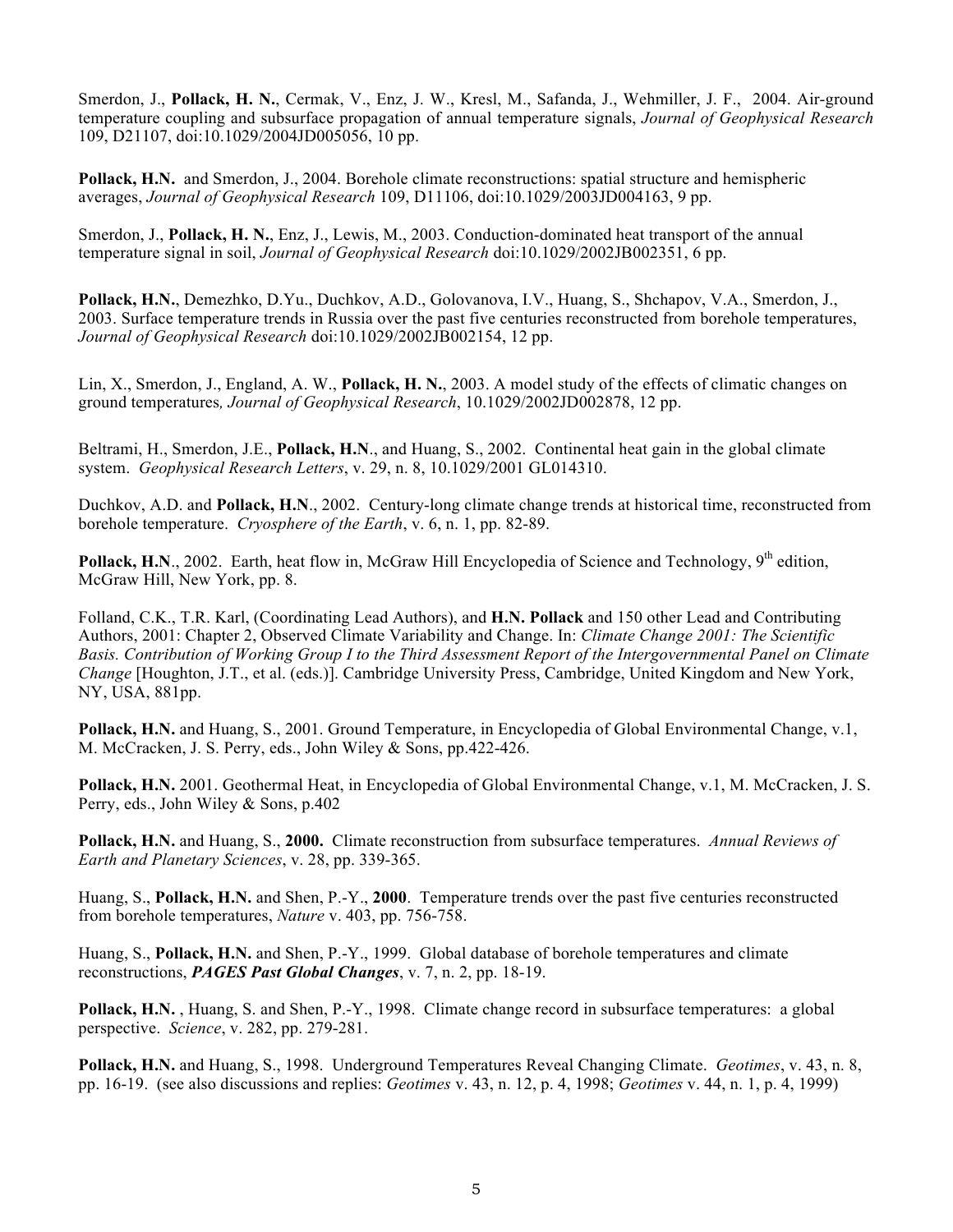Huang, S., **Pollack, H.N.**, and Shen, P.Y., 1997. Holocene temperature changes seen in worldwide continental heat flow measurements. *Geophysical Research Letters*, v. 24, pp. 1947-1950.

**Pollack, H.N.**, 1997. Thermal characteristics of the Archean Earth. In *Tectonic Evolution of Greenstone Belts*, M. deWit and L. Ashwal, eds., Oxford University Press, pp. 223-232.

Cercone, K.R., Deming, D., and **Pollack, H.N.**, 1996. Insulating effects of coals and black shales in the Appalachian Basin of western Pennsylvania. *Organic Geochemistry*, v. 24, pp. 243-249.

**Pollack, H.N.**, Shen, P.Y., and Huang, S., 1996. Inference of ground surface temperature history from subsurface temperature data: Interpreting ensembles of borehole logs. *Pure and Applied Geophysics*, v. 147, n. 3, pp. 537-550.

Hurter, S., and **Pollack, H.N.**, 1996. Terrestrial heat flow in the Paraná Basin, southern Brazil. *Journal of Geophysical Research*, v. 101, pp. 8659-8671.

Shen, P.Y., **Pollack, H.N.**, and Huang, S., 1996. Inference of ground surface temperature history from borehole temperature data: A comparison of two inverse methods. *Global and Planetary Change*, v. 14, pp. 49-57 .

Huang, S., Shen, P.Y., and **Pollack, H.N.**, 1996. Deriving century long trends of surface temperature change from borehole temperatures. *Geophysical Research Letters*, v. 23, pp. 257-260.

Huang, S., **Pollack, H.N.**, Wang, J.Y., and Cermak, V., 1995. Ground surface temperature histories inverted from subsurface temperatures of two boreholes located in Panxi, SW China. *Journal of Southeast Asian Earth Sciences*, v. 12, pp. 113-120.

Huang, S., **Pollack, H.N.**, Shen, P.Y., and Wang, J-Y., 1995. Reading paleoclimate from borehole temperature profiles: principles and examples from North America and Southwest China. *Quaternary Science*, n. 3, pp. 213-222.

Shen, P.Y., **Pollack, H.N.**, Huang, S., and Wang, K., 1995. Effects of subsurface heterogeneity on the inference of climate change from borehole temperature data: model studies and field examples from Canada. *Journal of Geophysical Research* v. 100, pp. 6383-6396.

Hurter, S.J., and **Pollack, H.N.**, 1995. Effect of the Cretaceous Serra Geral igneous event on the temperatures and heat flow of the Paraná Basin, southern Brazil. *Basin Research* v. 7, pp. 215-220.

**Pollack, H.N.**, and Cercone, K.R., 1994. Anomalous thermal maturities caused by carbonaceous sediments. *Basin Research* v. 6, pp. 47-51.

**Pollack, H.N.**, 1993. Climate change inferred from borehole temperatures. *Global and Planetary Change*, v. 7, pp. 173-179.

Nyblade, A.A., and **Pollack, H.N.**, 1993. A global analysis of heat flow from Precambrian terrains: implications for the thermal structure of Archean and Proterozoic lithosphere. *Journal of Geophysical Research*, v. 98, pp. 12,207-12,218.

**Pollack, H.N.**, and Chapman, D.S., 1993. Underground records of changing climate. *Scientific American*, v. 268, n. 6, pp. 44-50.

**Pollack, H.N.**, Hurter, S.J., and Johnson, J.R., 1993. Heat loss from the Earth's interior: analysis of the global data set. *Reviews of Geophysics*, v. 31, n. 3, pp. 267-280.

Nyblade, A.A., and **Pollack, H.N.**, 1993. A comparative study of parameterized and full thermal convection models in the interpretation of heat flow from cratons and mobile belts. *Geophysical Journal International*, v. 113, pp. 747-751.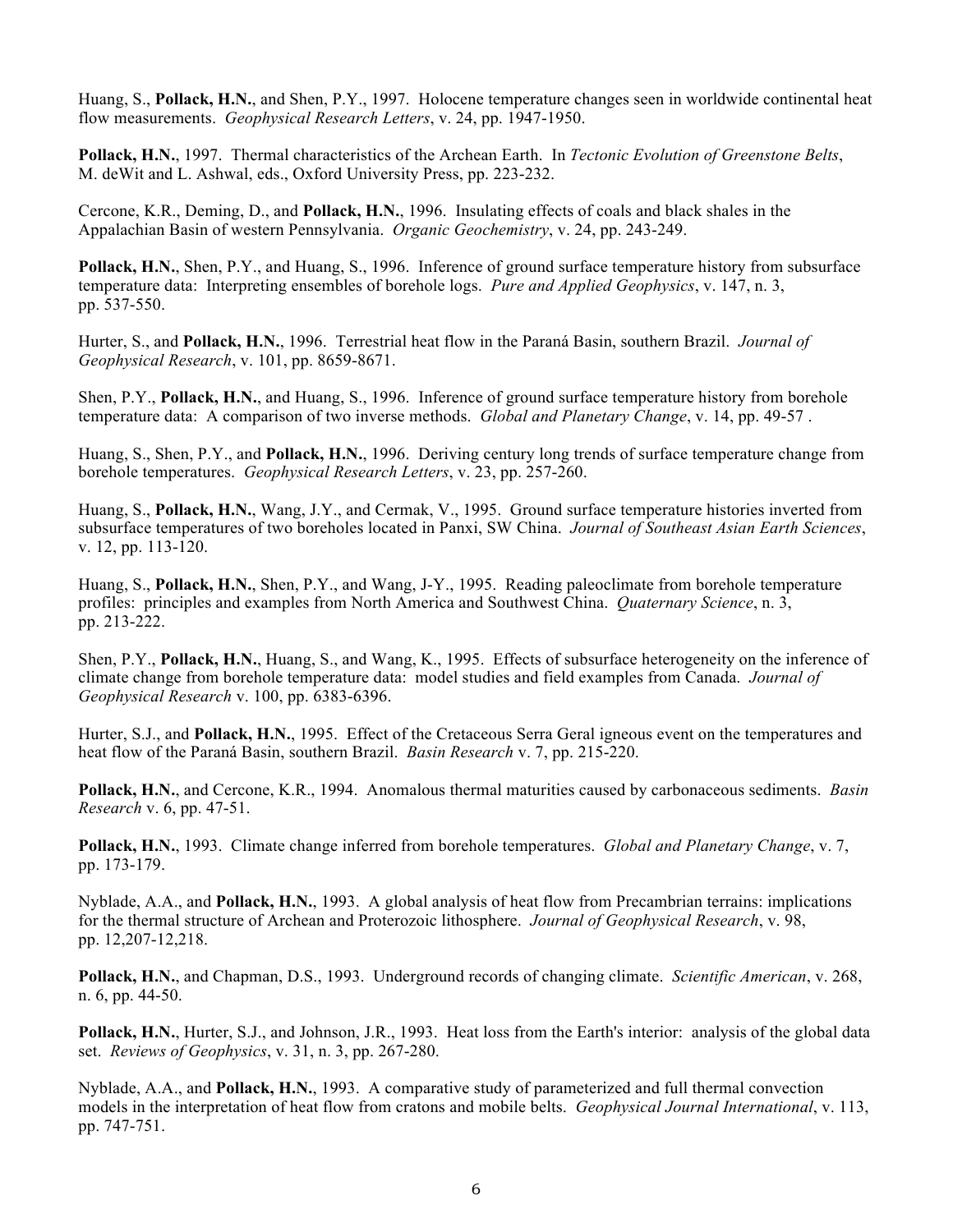Nyblade, A.A., and **Pollack, H.N.**, 1993. Differences in heat flow between east and southern Africa: implications for regional variability in the thermal structure of the lithosphere. *Tectonophysics*, v. 219, pp. 257-272.

Nyblade, A.A., and **Pollack, H.N.**, 1992. A gravity model for the lithosphere in western Kenya and northeastern Tanzania. *Tectonophysics*, v. 212, pp. 257-267. **Pollack, H.N.**, 1992. Geophysics News: Borehole temperatures record changing climate. *EOS*, v. 73, p. 55.

Jackson, M.J., **Pollack, H.N.**, and Sutton, S.T., 1991. On the distribution of anomalous mass within the earth:

forward models of the gravitational potential spectrum using ensembles of discrete mass elements. *Geophysical Journal International*, v. 107, pp. 83-94.

Sutton, S.T., **Pollack, H.N.**, and Jackson, M.J., 1991. Spherical harmonic representation of the gravitational potential of discrete spherical mass elements. *Geophysical Journal International*, v. 107, pp. 77-82.

Cercone, K.R., and **Pollack, H.N.**, 1991. Thermal maturity of the Michigan Basin, in Early Sedimentary Evolution of the Michigan Basin. *Geological Society of America Special Paper* 256, pp. 1-12.

Nyblade, A.A., **Pollack, H.N.**, Jones, D.L., Podmore, F., and Mushayandebvu, M., 1990. Terrestrial heat flow in east and southern Africa. *Journal of Geophysical Research*, v. 95, pp. 17371-17384.

Henry, S.G., and **Pollack, H.N.**, 1988. Terrestrial heat flow above the Andean subduction zone, Bolivia and Peru. *Journal of Geophysical Research*, v. 93, pp. 15153-15162.

Ballard, S., and **Pollack, H.N.**, 1988. Modern and ancient geotherms beneath southern Africa. *Earth and Planetary Science Letters*, v. 88, pp. 132-142.

**Pollack, H.N.**, and Sass, J.H., 1988. Thermal regime of the lithosphere. In *Handbook of Terrestrial Heat-Flow Density Determination*: Haenel, R., Rybach, L., and Stegena, L., editors, Kluwer Academic Publishers, pp. 301-308.

Jackson, M.J., and **Pollack, H.N.**, 1987. Mantle devolatilization and convection: implications for the thermal evolution of the earth. *Geophysical Research Letters*, v. 14, pp. 737-740.

Ballard, S., and **Pollack, H.N.**, 1987. Diversion of heat by Archean cratons: a model for southern Africa. *Earth and Planetary Science Letters*, v. 85, pp. 253-264.

Ballard, S., **Pollack, H.N.**, and Skinner, N., 1987. Terrestrial heat flow in Botswana and Namibia. *Journal of Geophysical Research*, v. 92, pp. 6291-6300.

**Pollack, H.N.**, 1986. Cratonization and thermal evolution of the mantle. *Earth and Planetary Science Letters*, v. 80, pp. 175-182.

**Pollack, H.N.**, and Henry, S.G., 1985. Heat flow in the presence of topography: numerical analysis of data ensembles. *Geophysics*, v. 50, n. 8, pp. 1335-1341.

Speece, M.A., Bowen, T.D., Folcik, J.L., and **Pollack, H.N.**, 1985. Analysis of temperatures in sedimentary basins: The Michigan Basin. *Geophysics*, v. 50, n. 8, pp. 1318-1334.

**Pollack, H.N.**, and Murthy, V.R., eds., 1984. Structure and Evolution of the Continental Lithosphere. *Physics and Chemistry of the Earth*, v. 15, 203 pp., Pergamon: Oxford.

Jackson, M.J., and **Pollack, H.N.**, 1984. On the sensitivity of parameterized convection to the rate of decay of internal heat sources. *Journal of Geophysical Research*, v. 89, n. B12, pp. 10,103-10,108.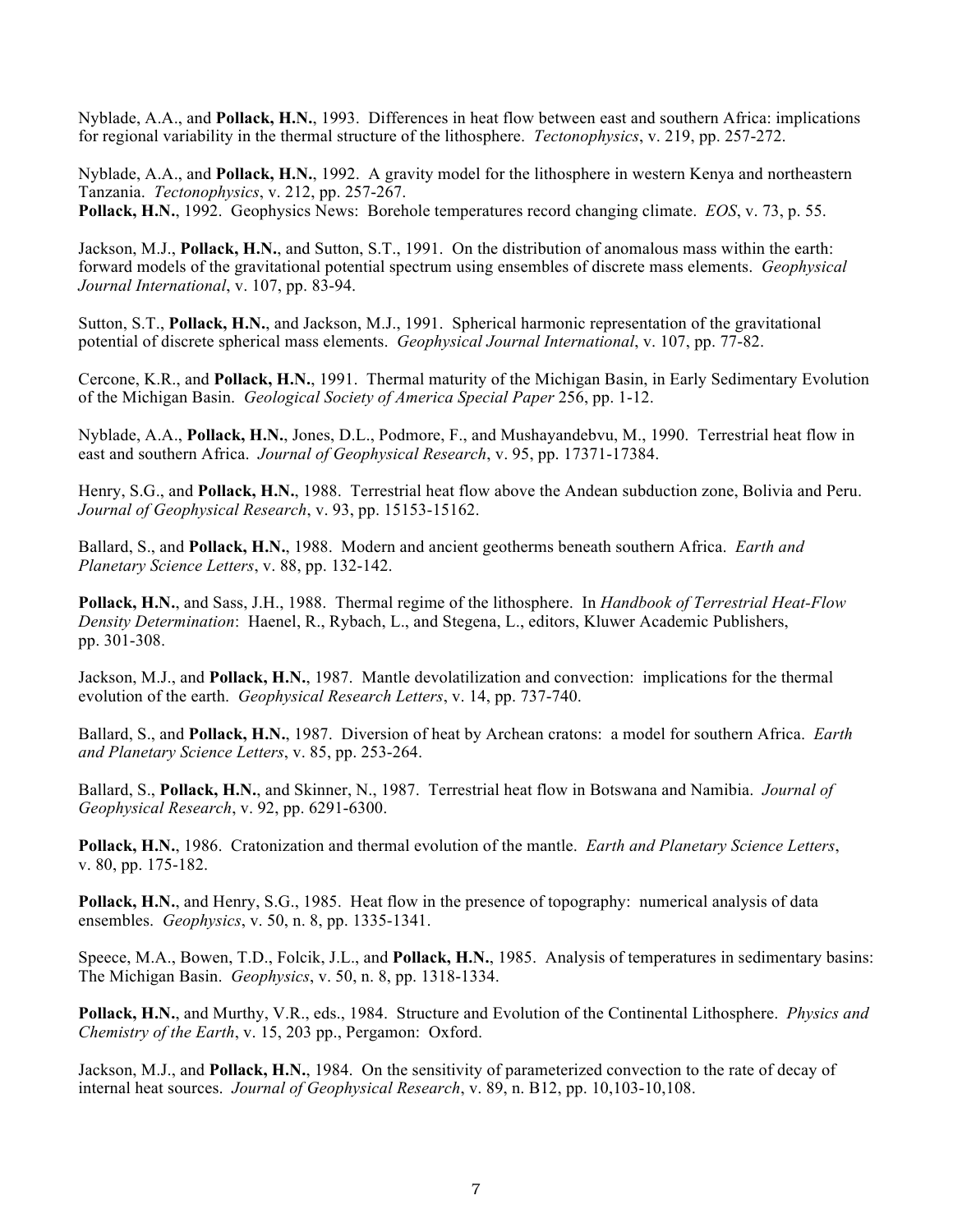**Pollack, H.N.**, Gass, I.G., Thorpe, R.S., and Chapman, D.S., 1983. Testing the hypothesis of lithospheric vulnerability: reply to comments by M. A. Summerfield. *Journal of Geophysical Research*, v. 82, pp. 1251-1254.

**Pollack, H.N.**, 1982. The heat flow from the continents. *Annual Reviews of Earth and Planetary Science*, ed. F. Donath, v. 10, pp. 459-481.

**Pollack, H.N.**, 1982. Heat flow in the earth. *McGraw-Hill Encyclopedia of Science and Technology*, pp. 469-475, New York: McGraw-Hill.

**Pollack, H.N.**, Gass, I.G., Thorpe, R.S., and Chapman, D.S., 1981. On the vulnerability of lithospheric plates to mid-plate volcanism: reply to comments by P. R. Vogt. *Journal of Geophysical Research*, v. 86, pp. 961-966.

Sprague, D.L. and **Pollack, H.N.**, 1980. Heat flow in the Mesozoic and Cenozoic. *Nature*, v. 285, pp. 393-395.

**Pollack, H.N.**, 1980. The heat flow from the earth: a review. In *Mechanisms of Continental Drift and Plate Tectonics*, ed. P. A. Davies and S. K. Runcorn, pp. 183-192. London: Academic Press.

**Pollack, H.N.**, 1980. The cooling earth. *Nature*, v. 286, pp. 655-656.

Pollack, H.N., 1980. On the use of the volumetric thermal expansion coefficient in models of ocean floor topography. *Tectonophysics*, v. 64, T45-T47.

Vitorello, I., **Pollack, H.N.**, and Hamza, V.M., 1980. Terrestrial heat flow in the Brazilian highlands. *Journal of Geophysical Research*, v. 85, pp. 3778-3788.

Vitorello, I., and **Pollack, H.N.**, 1980. On the variation of continental heat flow with age and the thermal evolution of continents. *Journal of Geophysical Research*, v. 85, pp. 983-995.

**Pollack, H.N.**, 1979. Asthenosphere. *McGraw-Hill Encyclopedia of the Geological Sciences*, ed. D. N. Lapedes, McGraw-Hill, New York, pp. 26-27.

**Pollack, H.N.**, Chapman, D.S., and Cermak, V., 1979. Global heat flow with special reference to the region of Europe. *Terrestrial Heat Flow in Europe*, eds. V. Cermak and L. Rybach, Springer-Verlag, Berlin, pp. 41-48.

Vitorello, I., **Pollack, H.N.**, Hamza, V.M., and Araujo, R.C., 1978. Geothermal investigations in Brazil. *Revista Brasileira de Geosciencias*, v. 8, pp. 71-89.

Gass, I.G., Thorpe, R.S., **Pollack, H.N.**, and Chapman, D.S., 1978. Geological and geophysical parameters for mid-plate volcanism. *Philosophical Transactions of the Royal Society (London)*, A, v. 288, pp. 581-597.

Van der Voo, R., **Pollack, H.N.**, and Henry, S.G., 1978. On the significance and utilization of secondary magnetizations in red beds. *Physics of the Earth and Planetary Interiors*, v. 16, pp. 12-19.

**Pollack, H.N.**, and Chapman, D.S., 1977. The flow of heat from the earth's interior. *Scientific American*, v. 237, n. 2, pp. 60-76; reprinted in Japanese (1979). Reprinted in *Earthquakes and Volcanoes: Readings from Scientific American*, ed. A. A. Bolt, San Francisco: Freeman (1980).

**Pollack, H.N.**, and Chapman, D.S., 1977. Heat flow and heat production in Zambia: evidence for lithospheric thinning in Central Africa. *Tectonophysics*, symposium volume on heat flow and geodynamics, v. 41, pp. 79-100.

**Pollack, H.N.**, and Chapman, D.S., 1977. On the regional variation of heat flow, geotherms and the thickness of the lithosphere. *Tectonophysics*, v. 38, pp. 279-296.

Chapman, D.S., and **Pollack, H.N.**, 1977. Regional geotherms and lithospheric thickness. *Geology*, v. 4, n. 5, pp. 265-268; reprinted in Japanese (1980).